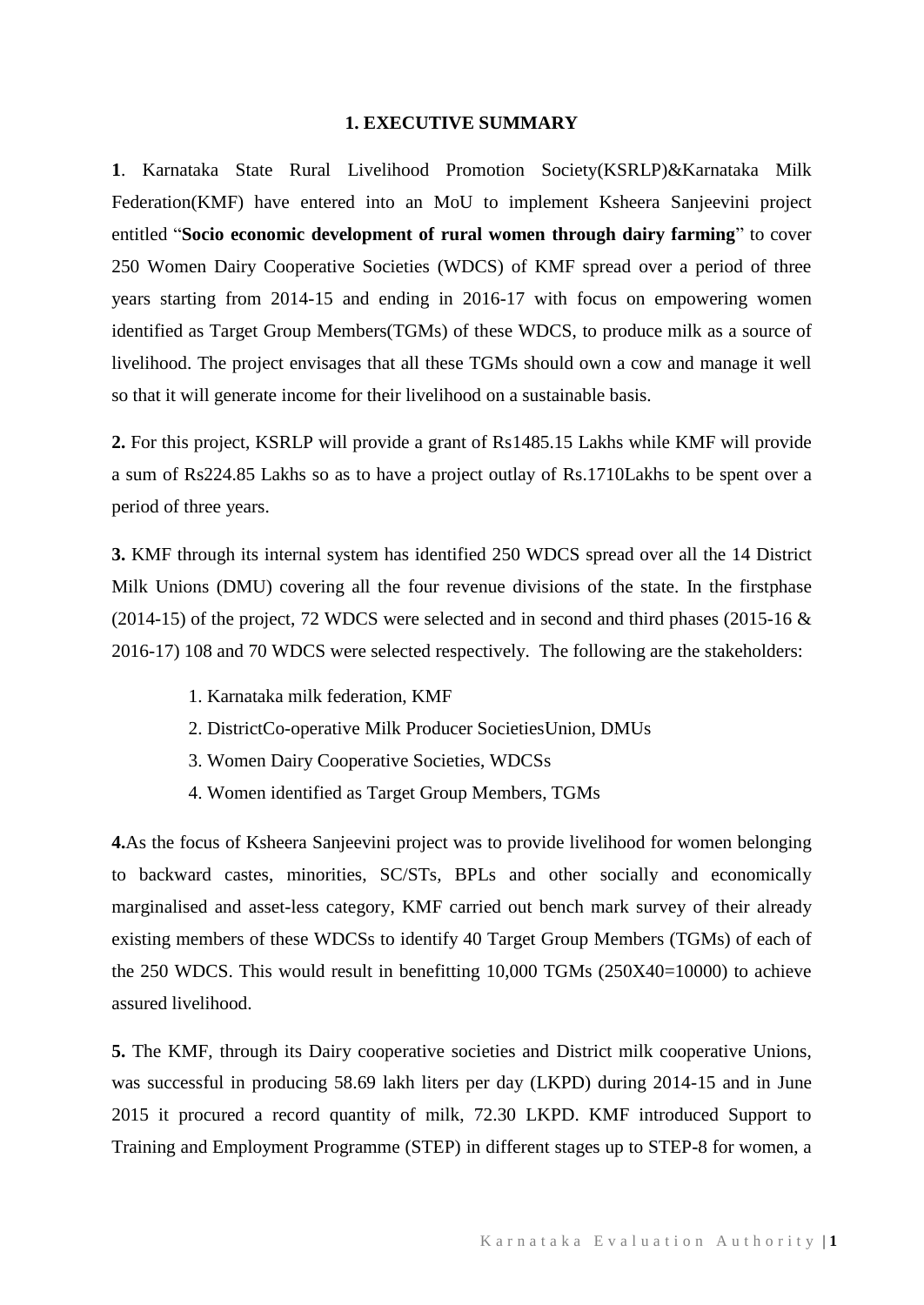Govt. of India programme, in the year 1986 to strengthen well-being of rural women focusing on dairying. Through this, KMF has extended training for up-gradation of dairy skills for sustainable milk production. So far 1924 WDCS have received the support from different phases of STEP.

**6.** The theory of change(ToC) envisaged in the project would provide livelihood to these TGMs by way of one-off assetization, that is to acquire a cow and sell milk to KMF. The stages involved in this ToC are making these women as members of WDCS, providing margin money to help them to link with financial institutions for a loan to buy a cow, training these women on how to manage these cows so that they will give milk uniformly throughout the year, selling of milk to WDCS, receiving payment on regular basis and receiving training on management of WDCS. In addition they will be sensitised on certain family, gender and legal issues so that they would be empowered to face any hardships during the process of livelihood. The indicators would be: the knowledge and skills they have acquired, quantity of milk produced and delivered to WDCS, increase in income levels and their confidence levels.

**7.**The project envisages the following budget allocation of Rs.4,54,000/- for each WDCS towards 1) Establishing community investment fund of Rs.1,20,000/-to provide margin money of Rs.10,000/- for purchase of milking cow for 12 TGMS to start with, on loan basis to be returned in monthly instalments and subsequently to others on revolving basis until all the 40 TGMS are provided with the margin money, to provide one time grant of Rs.1150/ per cow towards cattle insurance, to provide one time grant of Rs.400/- towards cattle transportation, to provide one time grant of Rs.200/- towards cattle feed and to provide a revolving fund of Rs.15,000/- for each SHGs, 2) Organizing capacity building activities such asTraining to President, Secretary & office bearers, training on Computer operations, AI, First aid & Milk testing, training to all TGMs on cow management, training to all TGMs on SHG activities and arranging awareness/sensitization programmes on Nutrition& Health, Gender equality including male orientation, Legal literacy, infant & child feeding to all the TGMs, 3) Developing community Lady Resource Persons (LRP) for providing animal husbandry basic services, managing SHGs, converging with other line departments to the TGMs, providing AI services at the door step of TGMs, strengthening the operations of dairy cooperative societies, 4) for providing infrastructure support a sum of Rs.75,000/-for the procurement of Electronic milk tester, Electronic digital weighing scale & solar pack, Rs50000/-for the procurement of 5 electrical 2HP single phase operated chaff cutters for 5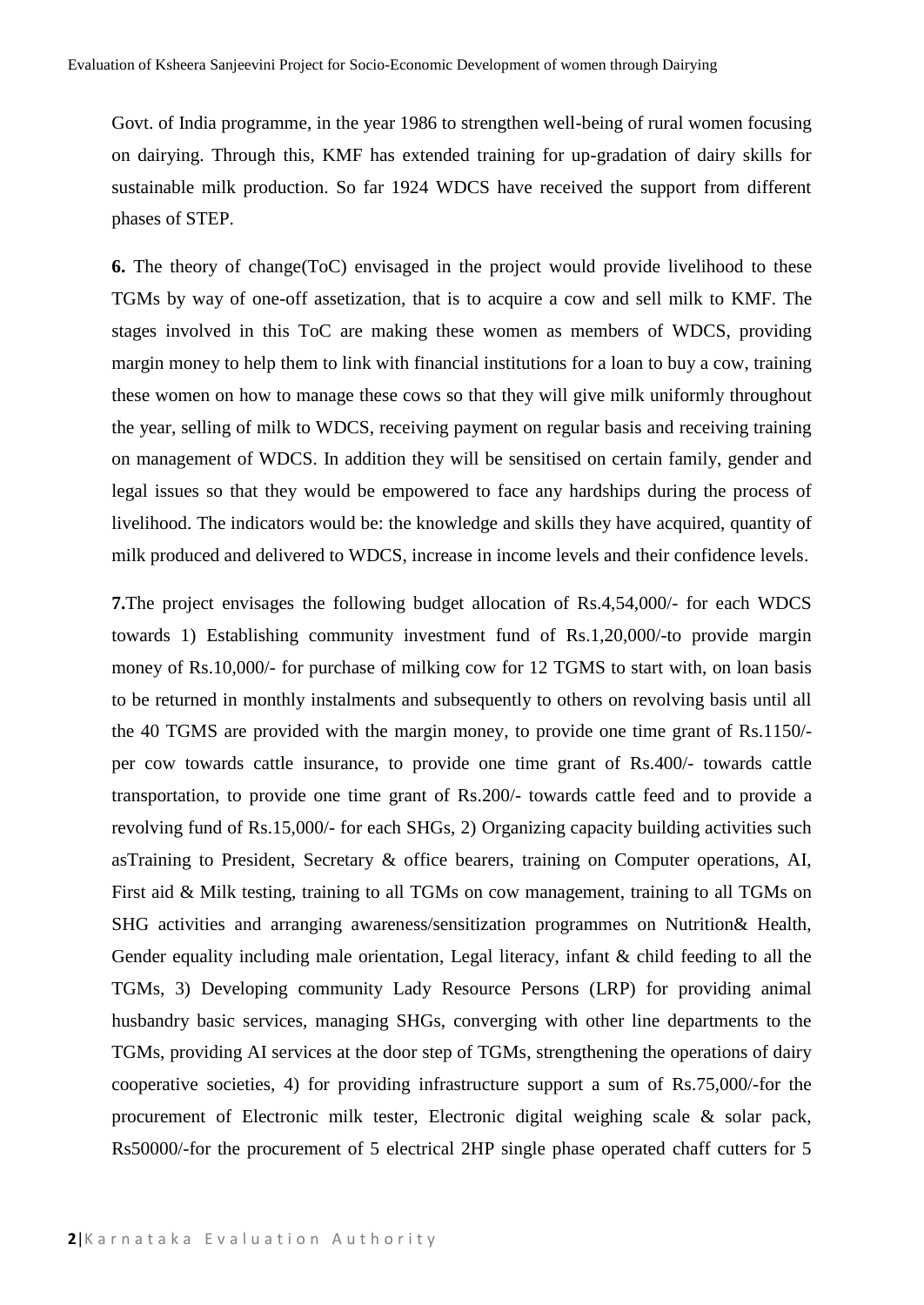TGMsper WDCS and Rs7,000/- for building one vermi-compost pit/bin to be placed with a TGM.

**8.**The objectives of the project are aimed at economic and social up-liftment of rural women with particular reference to 'NRLM Project Vision' such as1) to identify women Target Group Members through Bench Mark survey according to below poverty line, asset less marginalized women with special focus on SC/ST, minorities and vulnerable groups at rural level, 2) to organize exclusive rural Women Dairy Co-operative Societies and to take up employment cum income generation activities, 3) to provide need based and extensive training for skill up gradation, 4) mobilizing women in formation of Self Help Groups as a tool for income generating activity and for easy access to credit, 5) to provide support services, backward and forward linkages and improving employment/ economic conditions of women, 6) to create awareness through designed programme, 7) to provide measures to build confidence among women and to generate leadership qualities and 8) to develop sustainability of the activity.

**9.** The project was evaluated by gathering qualitative and quantitative information through Focus Group Discussion (FGD) of TGMs, office bearers of WDCS, DMUs and KMF, by administering structured questionnaires to all the stake holders and from records, notifications, minutes of meetings and other published and unpublished reports. The use of questionnaires was considered appropriate as they give complete details of the stake holders in a systematic way. Further direct interaction with all the stakeholders would ensure that their views are heard and recorded. Through these questionnaires, it would be possible to elicit personal, family, social, economic and occupational details from TGMs in the most accurate way. Further these beneficiaries will feel proud to share their achievements, progress made, assets gained and money generated. It would also be possible to measure their confidence, feeling of happiness and a sense of satisfaction. It would also be possible to record that these changes are due to dairying and dairying has been the game changer in their life and attributing their transformation to dairying.

**10**. The sample selected is at the rate of two districts per revenue division. Within these, at least two WDCS are selected; one to be done randomly from the district having highest number of WDCs and the other from the district having only one WDC. If more than one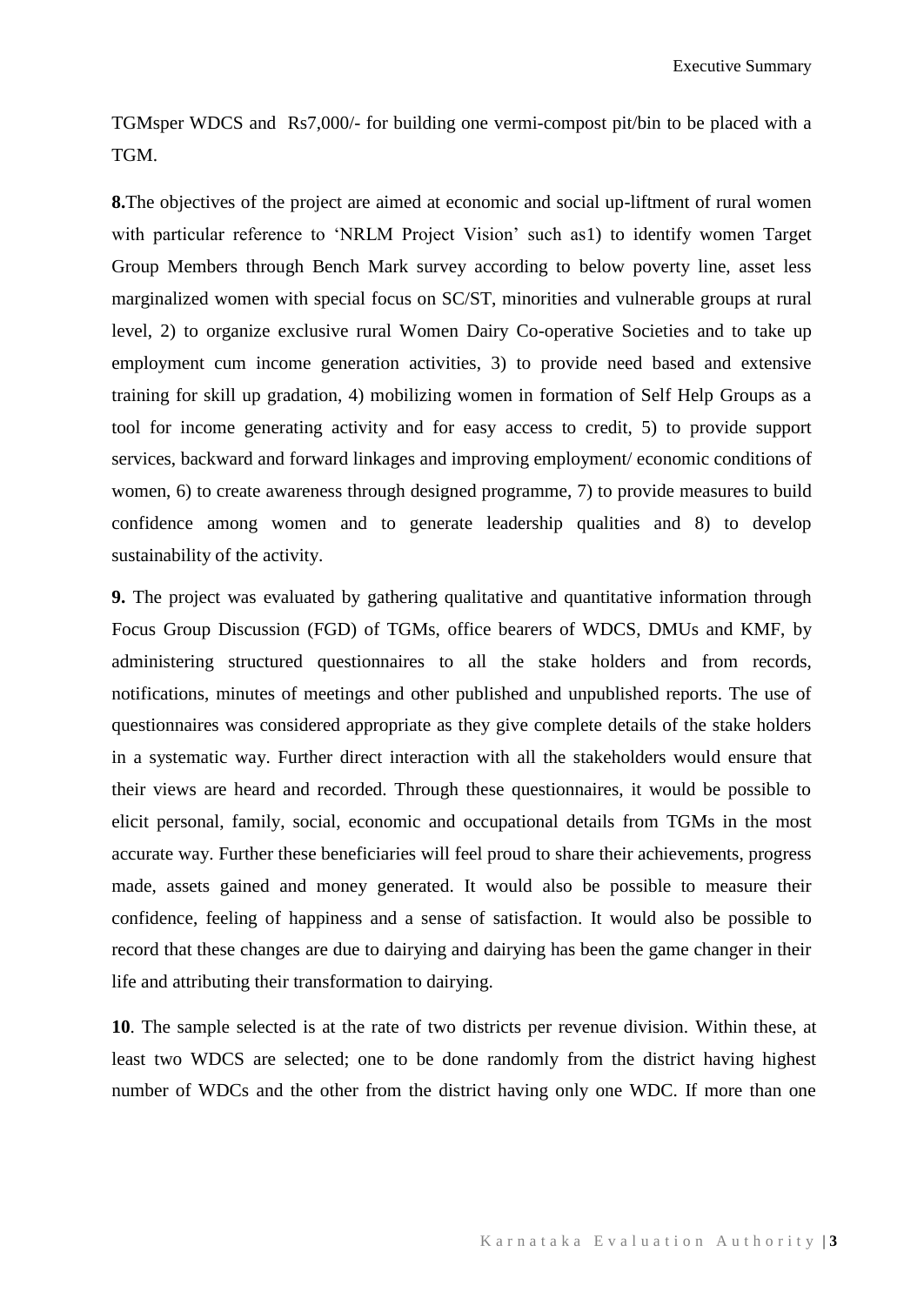district has only one WDCS, the district is selected randomly. Following this principle, the selected WDCS were:

|                |                | Total                 |                       | <b>TGMs</b> in Sample |
|----------------|----------------|-----------------------|-----------------------|-----------------------|
| Sl. No.        | District       | <b>WDCS</b>           | Sample WDCS (Minimum) | <b>WDCS</b>           |
|                | Tumkur         | 10                    | Manangi               | 40                    |
| $\mathfrak{D}$ | Chikkamagalur  |                       | Doddapattanagere      | 40                    |
|                | Mandya         | 6                     | Mananganahalli        | 40                    |
|                | Chamrajanagar  |                       | Nanajawodeyaradoddi   | 40                    |
|                | <b>Bidar</b>   | 5                     | Kollara (K)           | 40                    |
| 6              | Koppal         |                       | Kurubnal              | 40                    |
|                | Haveri         | $\mathcal{D}_{\cdot}$ | Akkur                 | 40                    |
| 8              | Uttara Kannada |                       | Basala                | 40                    |
| Total          |                | 72                    | 8                     | 320                   |

**List of WDCS randomly selected for sample study**

**11.**The evaluation team consisting of Principal Investigator and field staff accompanied by the officers of DMUs visited these eight WDCS spread over the entire state and interacted with TGMs and office bearers of WDCS, individually and collectively during the months of March and April 2017. The dates for these visits were finalized in consultation with KMF, DMUs and WDCS office bearers so as to ensure that all the TGMs would be present when the team visits. Through Focus Group Discussion(FGD) and one-on-one with TGMs through questionnaires, the details, views, comments, suggestions, feelings were recorded then and there itself in their presence in Kannada language. The team also visited the HQs of DMUs and met with MDs, Extension officers, Core Team Leaders (CTL) and other staff involved in the implementation of Ksheera Sanjeevini project and recorded their views and collected relevant records, notifications and other published and unpublished documents.

**12.** All the details were subsequently tabulated according to TGMs, WDCS and DMUs and analysed using appropriate statistical tools.

**13.**Out of the 320 TGMs(8X40) covered in this evaluation, nearly 50% of the members have joined the WDCS after 2012-13 indicating that many of the TGMs are recently joined and may be many of them new to dairying also. Similarly nearly 50% of the TGMs live in the family as the family size is more than 4 members and large size family might ensure the success of dairying as more number of people will be available for continuing the dairy activity. More than 93% of the members are married and this will ensure the availability of some help for continuing the dairy activity and a small number, less than 7%, are widows and for them dairying may be an important activity to support their livelihood.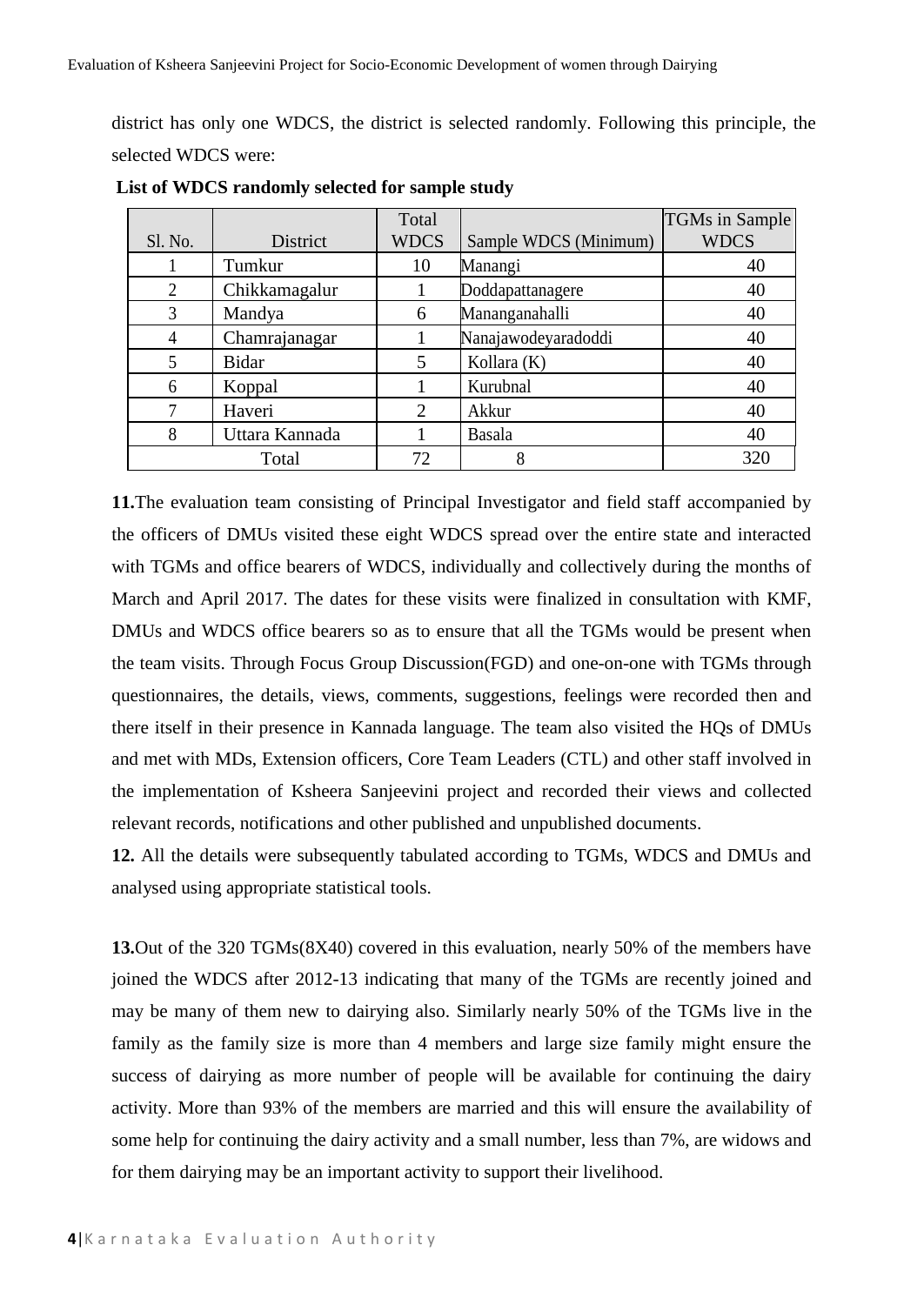Executive Summary

**14.**On analyzing the category status of these TGMs it was found that the majority of the TGMs belonged to backward castes (BCs), while SC/ST proportion was around 22.2% and the remaining belonged to minorities. It was also observed that less than 22% of the members were labourers who have taken up dairying to enhance their income levels and also to be selfreliant and to all of them, dairying is a survival livelihood. . However the majority of the TGMs were already practicing dairying to support their agricultural income and to them dairying provides the additional income. These TGMs are likely to move away from dairying if dairying is not a remunerative activity.

**15.**The majority of the TGMs (76.3%) have declared that their annual income was between Rs10,000/- andRs.50,000/- while a small percentage(3.1%) of TGMs have said that their income was more than Rs.50,000/-. To the majority of them, income from dairying was very crucial for their livelihood. It was interesting to observe that nearly 30% of the TGMs were landless, while 51.6% have declared that they were small-land holders having 1 to 3 acres of land. Support totheseland-less women would go a long way in making their dream of having a sustained livelihoodcome true as they don't have any other viable asset for their livelihood and these TGMs were passionate about dairying as they have begun to see how their lives have changed after adapting dairying.

**16.**A series of trainings were given to TGMs to inculcate the value of self-help and to enhance their knowledge and skills on dairying and these included 1) Dairy Animal Management(DAM) training to all the TGMs, 2) Secretary and President training on management of WDCS, 3) milk testing training for milk tester, 4) computer operation training for secretary/computer operator,5) maintenance of accounts & book keeping training to secretary,6) artificial insemination training and first aid training for AI tester, 7) Self-help group management training to lady resource person andAMUL exposure training to selected office bearers of WDCS.

**17.**In the project it was envisaged that all the 40TGMs of each WDCS must compulsorily undergo this training for 3 days at KMF training centres located at different places. All the TGMs were provided with free transport, lodging and boarding for this training. It was the responsibility of WDCS to ensure that all the TGMs have undergone this training and provide the required guidance and other details of the training. All the WDCS were required to keep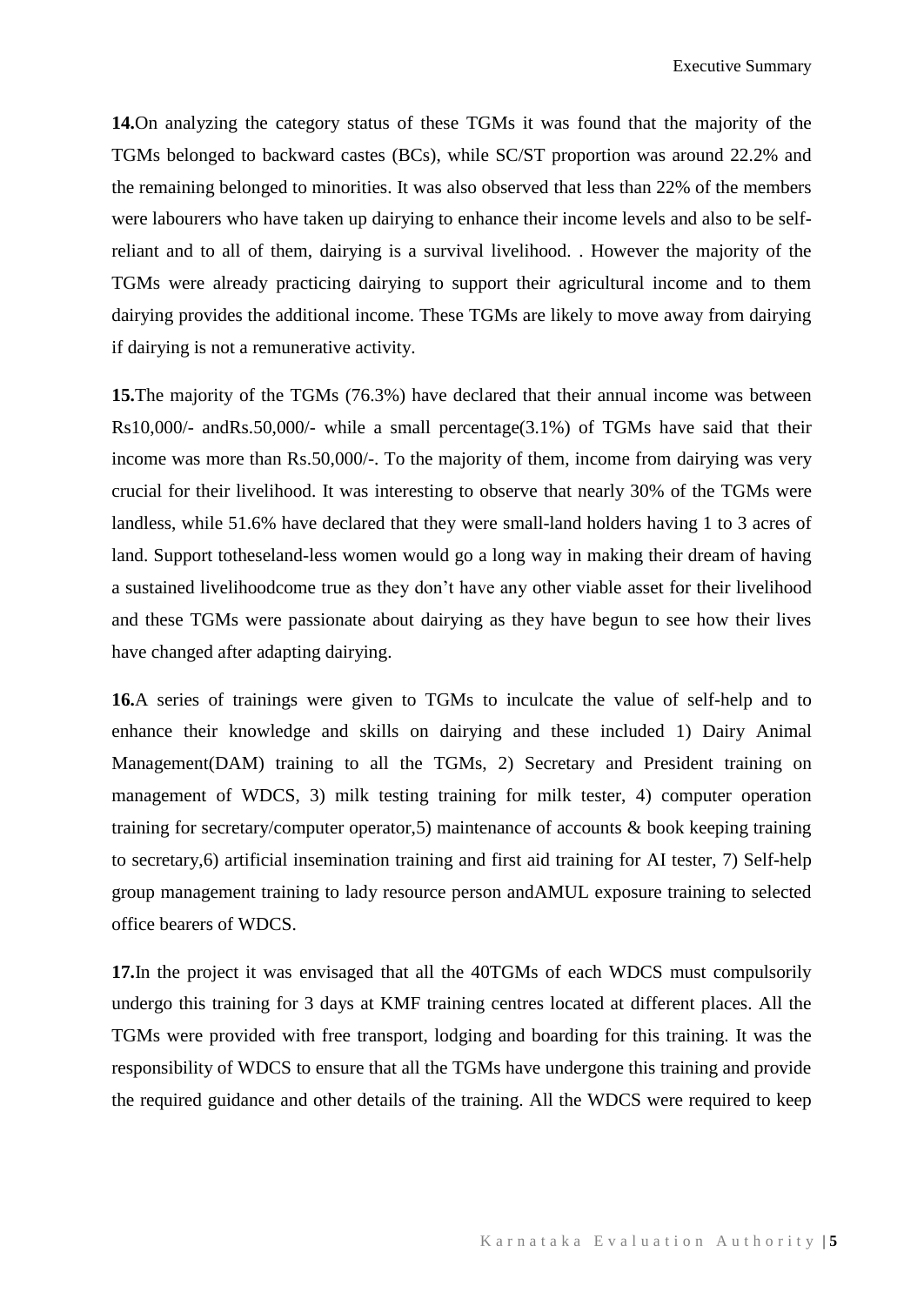records on this activity such as who has gone when, vouchers/acknowledgement for travel expenses and feedback on the usefulness or otherwise of the training.

**18.** More than 84% of TGMs have undergone DAM training indicating the interest shown by the TGMs to learn more skills and nearly all said that the training was useful. However on enquiry many could not answer specific questions on milking, clean milk and so on. This could be due to several reasons such as the training was given almost two years ago, not being practiced right now and so on. But the visit has certainly boosted their confidence to do better. Disappointed to see that nearly all the WDCS have not maintained feedback register to record the views/suggestions/relevance/thoughts about the DAM training the TGMs received. When enquired it was revealed that the feedback register was maintained at the training centre. While interacting with individual and group TGMs it was found that most of the time it was class room lecturing and they were not given hands-on-training and therefore they were disappointed.

**19.**All the presidents and secretaries were given training on acts and provisions of cooperatives, how to conduct a meeting of directors of the society, how to record the minutes of the meeting, how to pass a resolution and several other administrative procedures for smooth functioning of WDCS. Maintenance of records and other books were part of the training. The duration of the training for the president was 4 days while that for secretary was 10 days.During the visit of the team, many secretaries failed to show appropriate records and books citing that they do not know how to maintain them. Many a times all that was shown was a piece of paper or a scribbling book and left to our imagination to note what is recorded there. On enquiry we were told that there was no guidance on how to maintain them systematically although it was disputed by the extension officers of the Union.

**20.**There is a provision in the project to train secretaries/office bearers on computer operations. Some of them have undergone training on how to use computer for various applications in a WDCS. The duration of the training was 6 days. However at many WDCS computer was not there and where it exists the secretary/office bearer did not know how to operate it. It was learnt that they have not been properly given hands-on-training and therefore they were reluctant to handle fearing that it may go out of order.

**21.** The training for milk testing was given for a period of 3 days. At many WDCS, the secretary herself was doing the testing of milk also. The economics of any WDCS or Union is dependent on the accurate testing of milk quantity and its fat and SNF content. If the values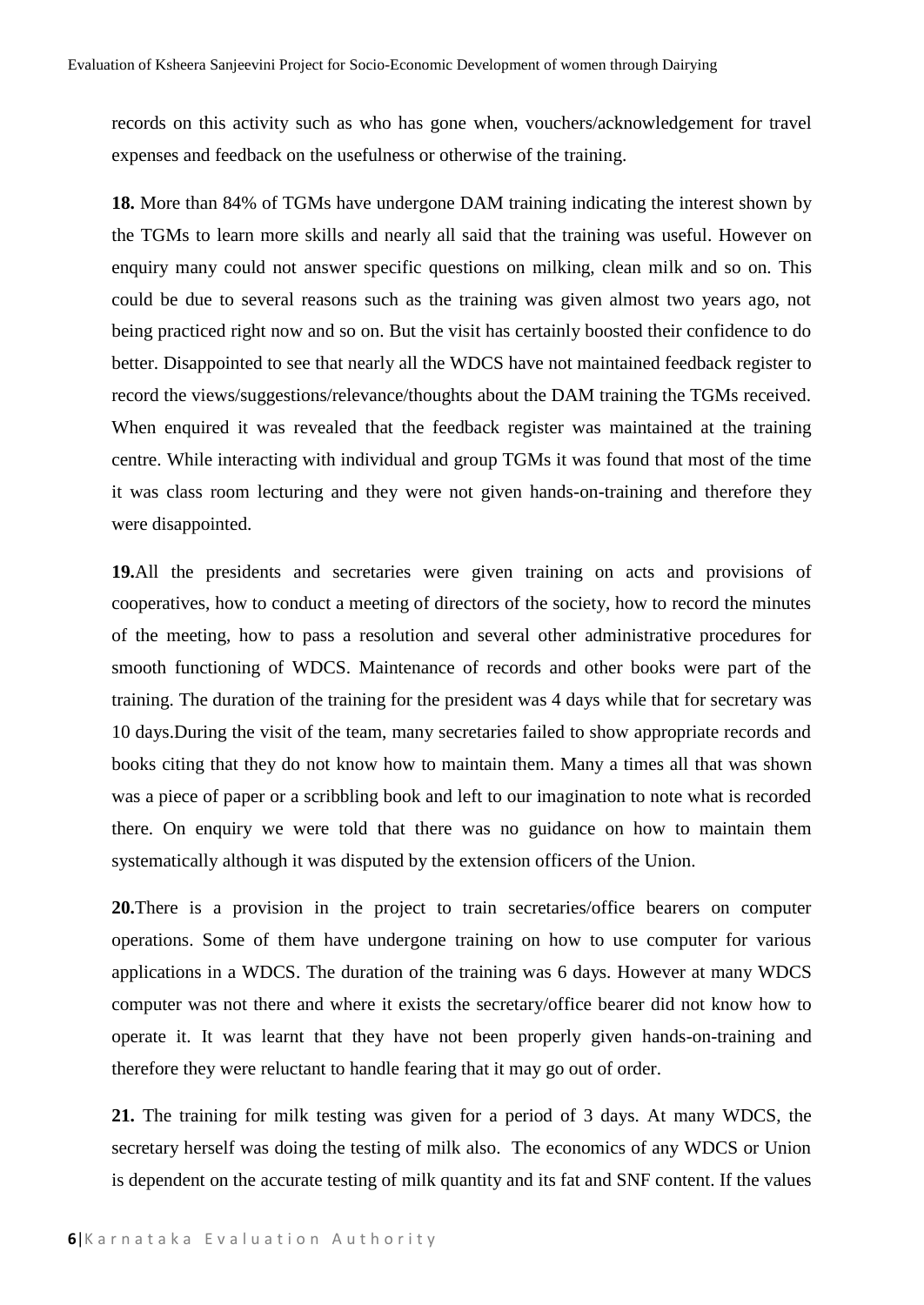are higher/lower than the actual, both TGMs and Unions are likely to suffer a huge loss. In the market the milk rates are fixed based on the fat content and higher the fat content higher is the price of milk.

**22.** Artificial insemination and pregnancy testing are two important activities which together boost up the income of the cow owner. When the cow is in heat the cow is to be inseminated at the right time to ensure pregnancy. The semen to be used must be stored properly in straws in liquid nitrogen at minus 80 degree Celsius. The training was given for a period of 10 days.Further, in the project there is a provision to provide community AI training for 31 women testers and this training was given for selected WDCS and the training was for 30 days. Eachofthese WDCSs gets a liquid nitrogen container and liquid nitrogen.

**23.**Nearly all the WDCS have at least two SHGs each and each of it has a prefix of NANDINI- to differentiate them from other several SHGs operated in the village. These groups consist of 20 members each with a leader representing the group. These leaders undergo training for 3 days. A sum of Rs15,000/- was given to them as a managerial grant. It was observed that there is a facilitator or coordinator at each Union level who organizes monthly meetings of all the representatives of SHGs.

**24**.To provide immediate medical relief to animals which are injured, inflamed or any other discomforts at each of these WDCS, a first aid provider is created who has been trained for 6 days on how to do dressing of wounds, pulling out of any insects, stopping of bleeding, cleaning of dirt and other unwanted materials from the body of the animal, how to give liquid medicines to cows and such other measure which will give relief to the animal until veterinary helps come.

**25.**From each WDCS, a group of 3 people consisting of President, Secretary and one director cum active member was sent to AMUL, Anand to understand the functioning of AMUL which is a citadel of successful dairy cooperative institution in the country. This group visits all the important places at AMUL and gets exposed to various activities of it. All the members who undertook this travel expressed their happiness and strongly confirmed that the visit was very useful as they learnt many new things from the visit.

**26**. As per the brochure made available to us, each WDCS has a Lady Resource Person (LRP) providing a wide variety of support to both WDCS and TGMs for successful operations.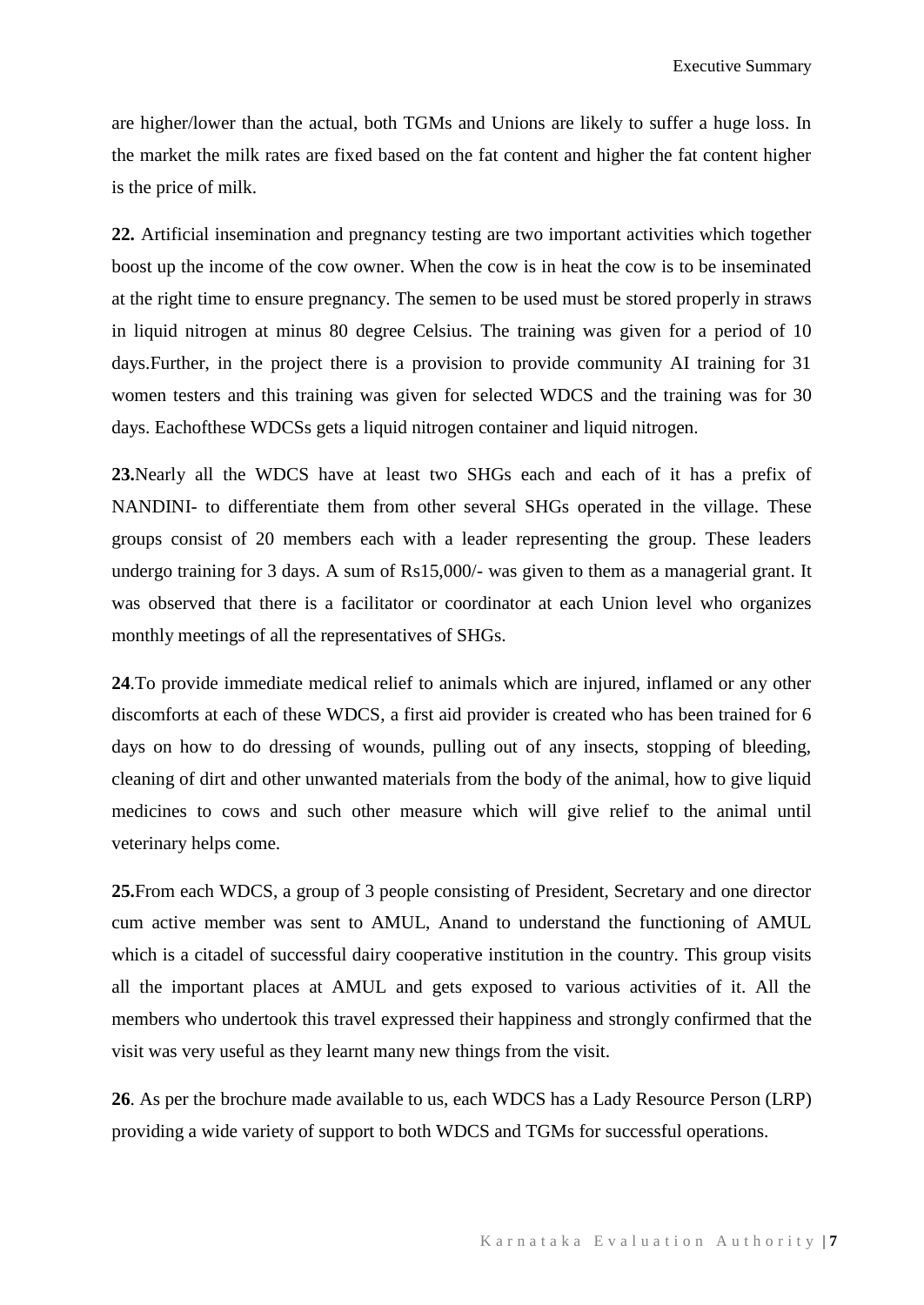**27**.The following awareness programmes were to be carried out by each WDCS in the Ksheera Sanjeevini project by organizing shibiras (Camps) where in experts from various fields were to be invited to explain and interact with them: 1) Health and Nutrition programme, 2) Gender sensitization including male orientation programme, 3) Infant and child nutrition and 4) legal literacy. From the records of the WDCS and the answers given by TGMs, it was seen that many awareness shibiras were organised and apart from TGMs, other members of the WDCS also attended these awareness shibiras. Further their views and what they learnt in these shibiras were also noted.

**28**. All the TGMs have been given a loan of Rs10,000/- at the first instance as margin money to help them to rise a loan from the bank to buy a cow. More than one third( 38.9% ) of TGMs have not taken margin money and this could be due to their inability to raise loan from the bank or they don't want to increase the cow numbers(herd size) as there may be constraints of space or manpower to manage more cows. Among those who have taken margin money, 37% of them did not get loan from the bank while the rest of them(63%) got bank loan of up to Rs50,000/-. The repayment of margin money appears to be hassle free as all the TGMs have paid various amounts depending on the margin amount taken and the year of releasing the margin money.

**29**. Nearly 44% of TGMs have not taken cow insurance and on enquiry many (70%) expressed that they are unaware of it. If they were made for existing animals or for animal born in their house known of its importance more number of TGMs would have preferred to take cow insurance. There appears to be a wrong belief amongst TGMs that insurance has to be taken for one cow only though some of them have more cows. It was informed to the team that KMF will soon make cow insurance compulsory to all its members.

**30**. A sum of Rs 50,000/- was given for selected WDCS for the purchase of five electrically operated chaff cutters and these chaff cutters were then given to selected 5 TGMs to be installed at their premises/land. It was observed that these chaff cutters were in private premises and they were being used for themselves.

**31.** A sum of Rs7,000/- was given as a grant for the construction of vermi-compost pit for generating vermin-compost which has a lot of manure value. Selected WDCS were given a grant of Rs7,000/- for the construction of the pit. These pits were found in the premises of private land of a TGM and the TGM was alone using it for herself. At some places this was built using cement concrete while at some places plastic sheets were used.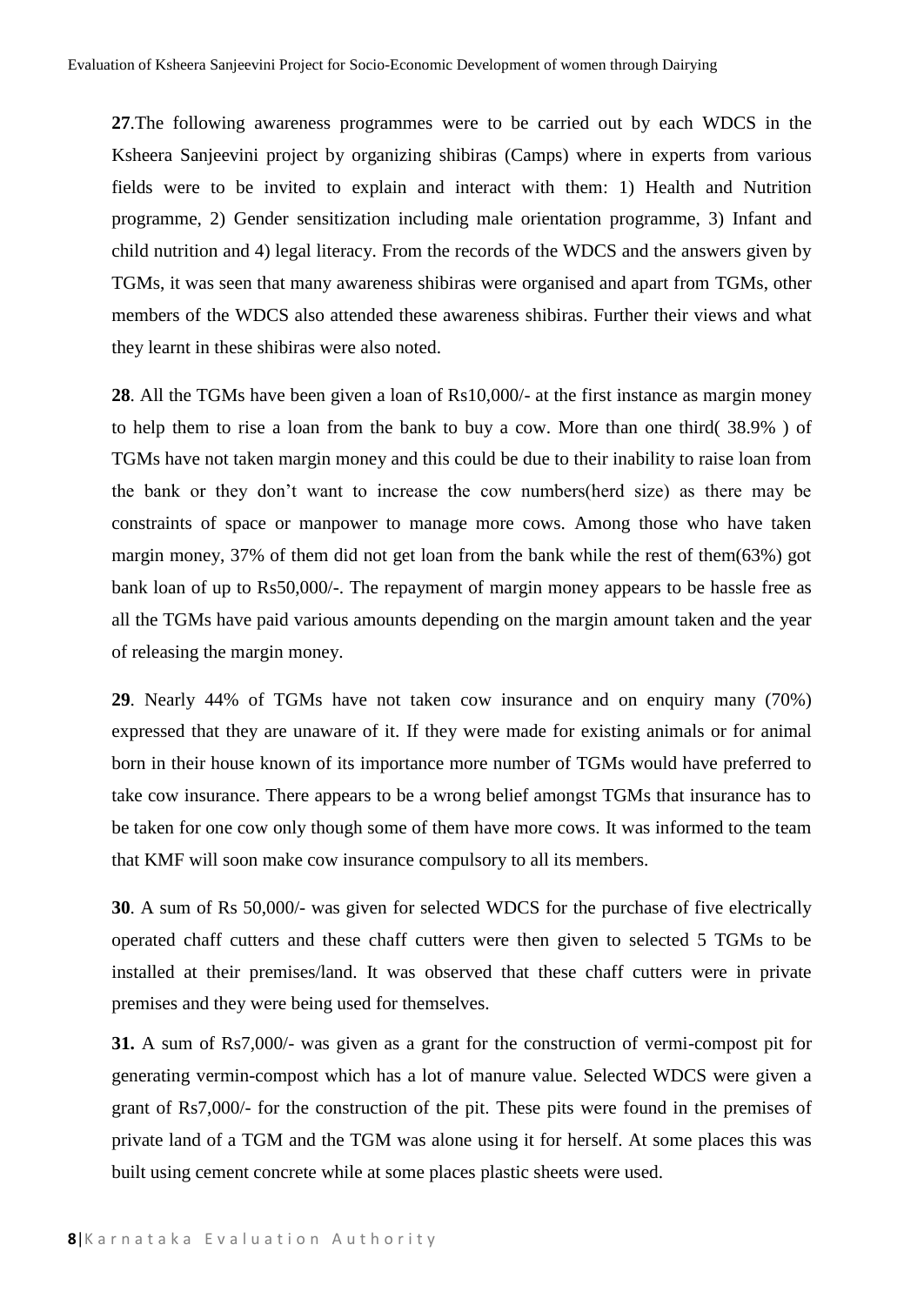**32**. Selected WDCS have given a sum of Rs75,000/- as a grant for the procurement of Electronic milk tester, Electronic digitalweighing scale and solar pack. These instruments were installed at the Society office where milk is received from the members, tested and dispatched. At some WDCS solar packs have been commissioned while in some the instruments have arrived pending installation.

**33**. Cost benefit analysis were done at TGMs and WDCS levels. In the case of TGMs, the quantity of milk supplied by all the 320 TGMs (40X8=320) before the implementation of the project (2013-14) and after the implementation of the project (2016-17) was added up separately and the difference between the two was recorded as increase in milk production. This increase has been attributed to the intervention of the project. This intervention has resulted in an increase of 39.24%. This simplistic method was adopted to understand the effect of intervention. This method does not take into account for the natural growth in the milk production without the intervention.

**34**. In the case of WDCS, the milk procured by them from both TGMs and other members in the year 2013-14 and 2015-16, were obtained from the records maintained at WDCS/DMUs level and the difference between these quantities of milk were attributed to the project intervention. It was observed that the milk procurement increased by62.10%. For comparison, the milk procured in 2013-14 and in 2016-17 by WDCS of Atthigere, which is not covered under Ksheera Sanjeevini was recorded and the increase in milk production was calculated. This increase was found to be 21.05%. The difference between the increase of Ksheera Sanjeevini covered WDCS and Atthigere WDCS, was 41.05 %. This increase can be directly attributed to the intervention of Ksheera Sanjeevini project.

**35.** Return on Investment (RoI) was calculated by the amount spent on each WDCS, which was Rs.4,54,000/-and the increase in revenue generated which was Rs.6,55,980/- by selling of excess milk generated due to the intervention of the project. In simple terms for every rupee spent by the project a sum of Rs.1.44 was generated and this has caused an appreciable increase in the income of the women dairy farmers. In addition to the price given by KMF, the State Govt..is also giving an incentive of Rs. 4/- per litre of milk supplied to KMF. This will further boost up the income of the farmers.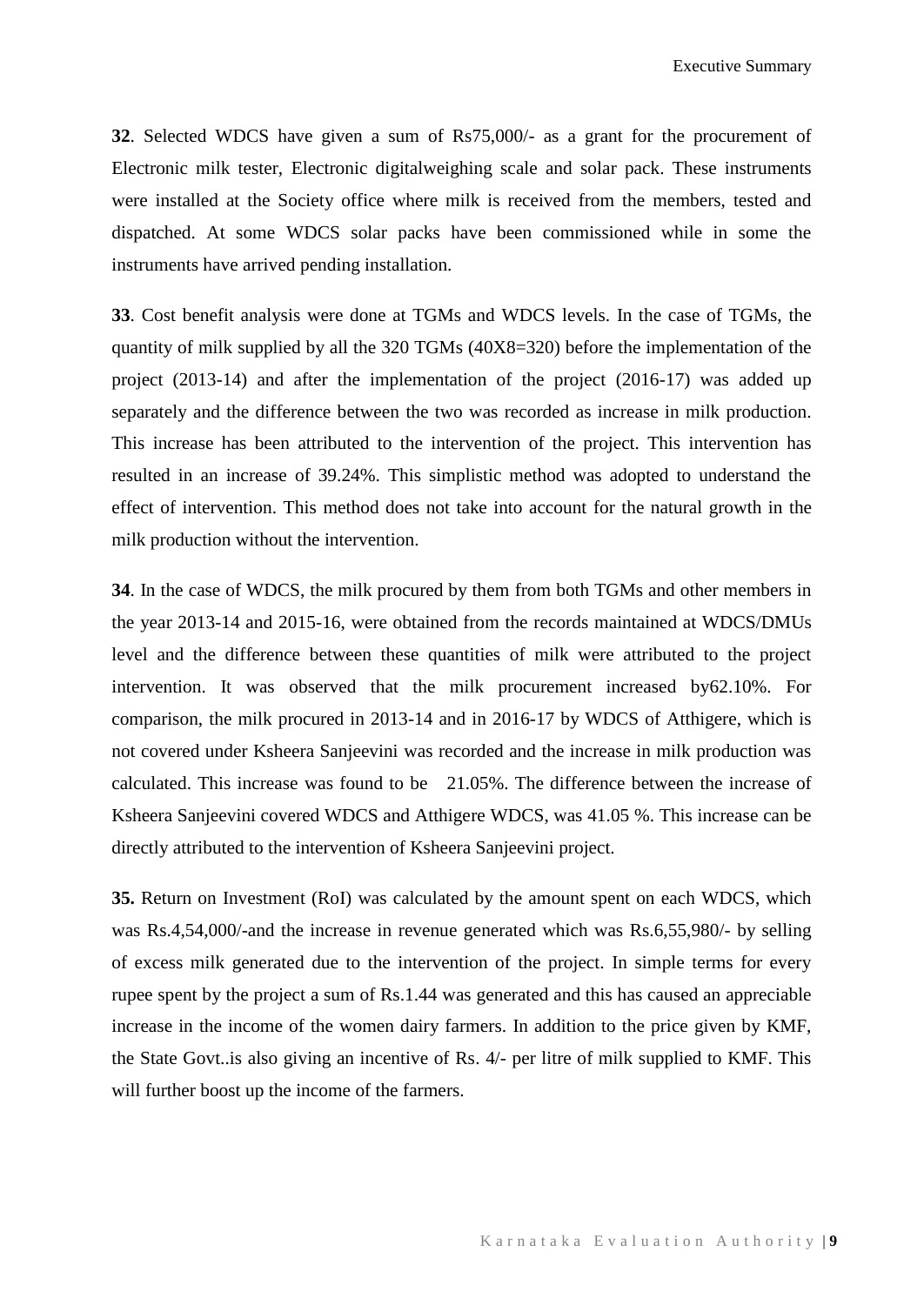**36**. In conclusion it can be clearly declared that the project has transformed the lives of many women dairy farmers and has provided an assured source of livelihood. Apart from financial benefits, scores of other benefits were also gained by them as they were exposed to several new technologies and knowledge and boosted their morale to venture into other areas.

**37**. Apart from financial benefit which is clearly visible in terms of increase in income, there is a very big and invisible benefit accrued to these TGMs in terms of participation in the WDCS deliberations, standing in the queue along with other members while delivering milk, to be a proud owner of an asset-cow, boosting of self confidence by interacting with other members, by acquiring dairy management skills and displaying his membership badge. These qualitative and non-measurable values are very important in a rural set up.

**38**. Recommended that such interventions are to be extended to the remaining WDCS of the state so that more and more women dairy farmers will be benefitted. To speed up the process of transformation all the WDCS should be covered simultaneously.

#### **39. Cost Benefit Analysis (at TGMs level)**

| 1. Quantity of milk supplied by 320 TGMs before project | $=$ <b>10,715</b> Litres of milk / week |
|---------------------------------------------------------|-----------------------------------------|
| 2. Quantity of milk supplied after                      | $=$ <b>14,920</b> Litres of milk / week |
| 3. The difference                                       | $=4205$ Litres                          |
| 4. Per cent increase 4205 X100<br>10715                 | $= 39.24$                               |
| 5. The total increase per year $=$ 4205X 52 weeks       | $=2,18,660$ Litres                      |
| 6. The total increase for each WDCS = $2,18,660$        | $=27,333$ Litres                        |
| 8                                                       |                                         |
| 7. The value of 27,333 Lit X Rs24                       | $=$ Rs.6,55,980/-.                      |
| 8. Amount spent by Ksheera sanjeevini project           | $=Rs4.54,000/$ - for each WDCS          |
| 10. Net gain: Rs. 6,55,980 minus 4,54,000               | $=Rs2,01,980/$ -                        |
| 11. Per cent gain                                       | $= 44.4$                                |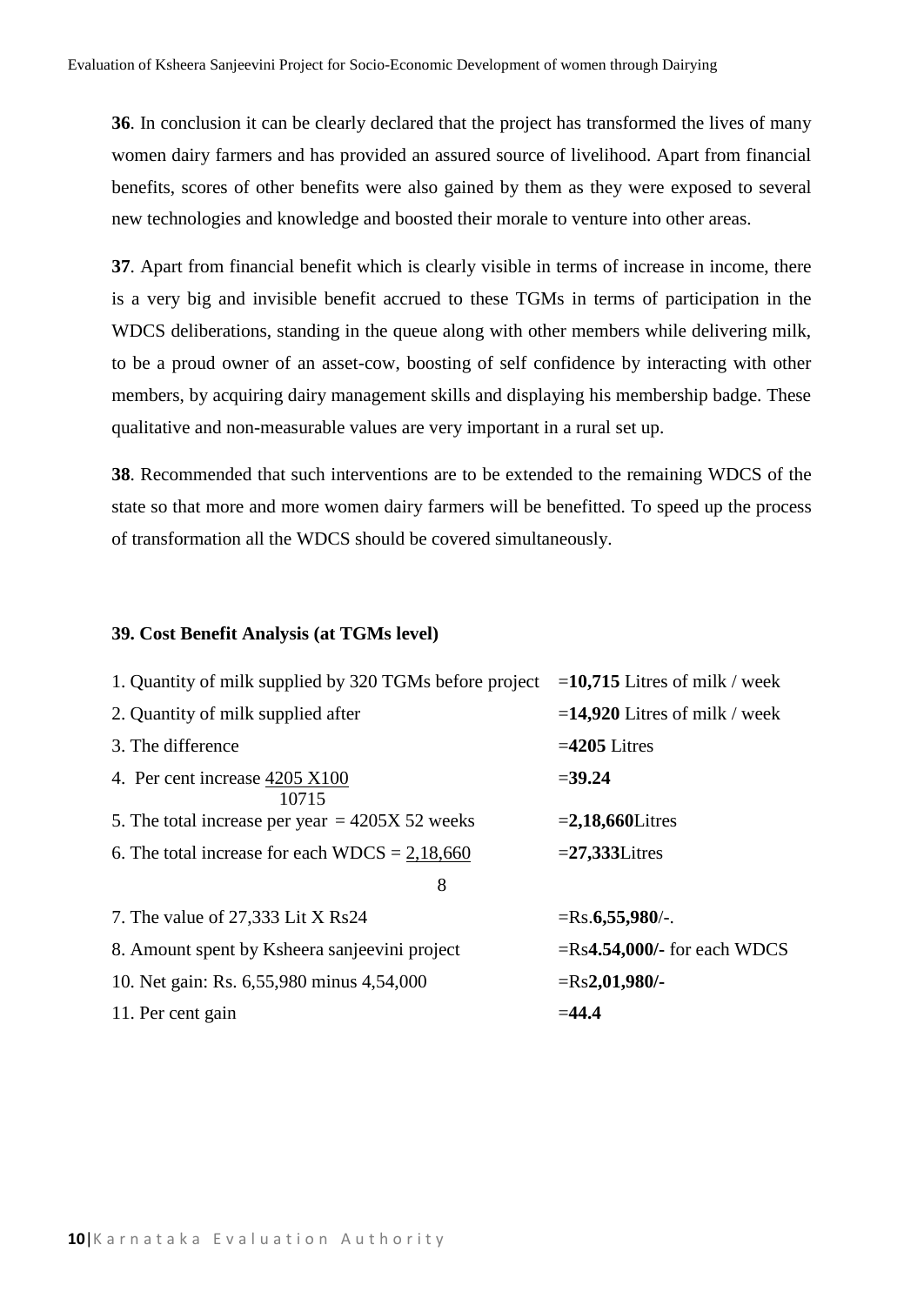## **40. Cost benefit analysis at WDCS level(Both TGMs and other members)**

| 1. Before the introduction of the project             | $=$ 5,98,412 Litre of milk |
|-------------------------------------------------------|----------------------------|
| 2. After the introduction of the project              | $= 9,70,212$ Litre of milk |
| 3. Net increase in milk production                    | $=3,71,800$ Litres         |
| 4. Gross Percent increase                             | $= 62.1$                   |
| 5. Natural Increase                                   | $= 21.05$                  |
| (As seen in Control counter<br>factual Attigere WDCS) |                            |
| 6. Net Percent Increase                               | $= 41.05$                  |

### **42. Recommendations – Both Short term & Long Term**

## **Short Term Recommendations**

**1.** The project should be extended to all the remaining WDCS on fast track basis so that many more TGMs would have assured source of livelihood and in turn the milk production in the State would go up.

**2**. The identification of TGMs should be more rigorous as at present the bench mark survey has overlooked several parameters to confirm their category status. The guidelines issued by the Dept of social welfare of Govt..of Karnataka should be followed as far as possible. This will ensure social justice to all segments of the society.

**3.** All the TGMs should be given margin money in the beginning itself by pooling all the money earmarked for various sections of the Project. As and when repayments are received they may be used for meeting the expenses of various sections.

**4.**Cattle insurance must be made compulsory to all the animals owned by TGMs as this will ensure that the owner is not put into high risk in case of death /incapacitisation of the animal. Cow is an important asset for TGMs and under no circumstances she should lose the cow.

**5.** Hands-on-training is the only method of choice for imparting skills to all TGMs and office bearers of WDCS. Appropriate facilities need to be created/ established after taking inputs from experts and specialists. The women who are expert in dairy activities within the group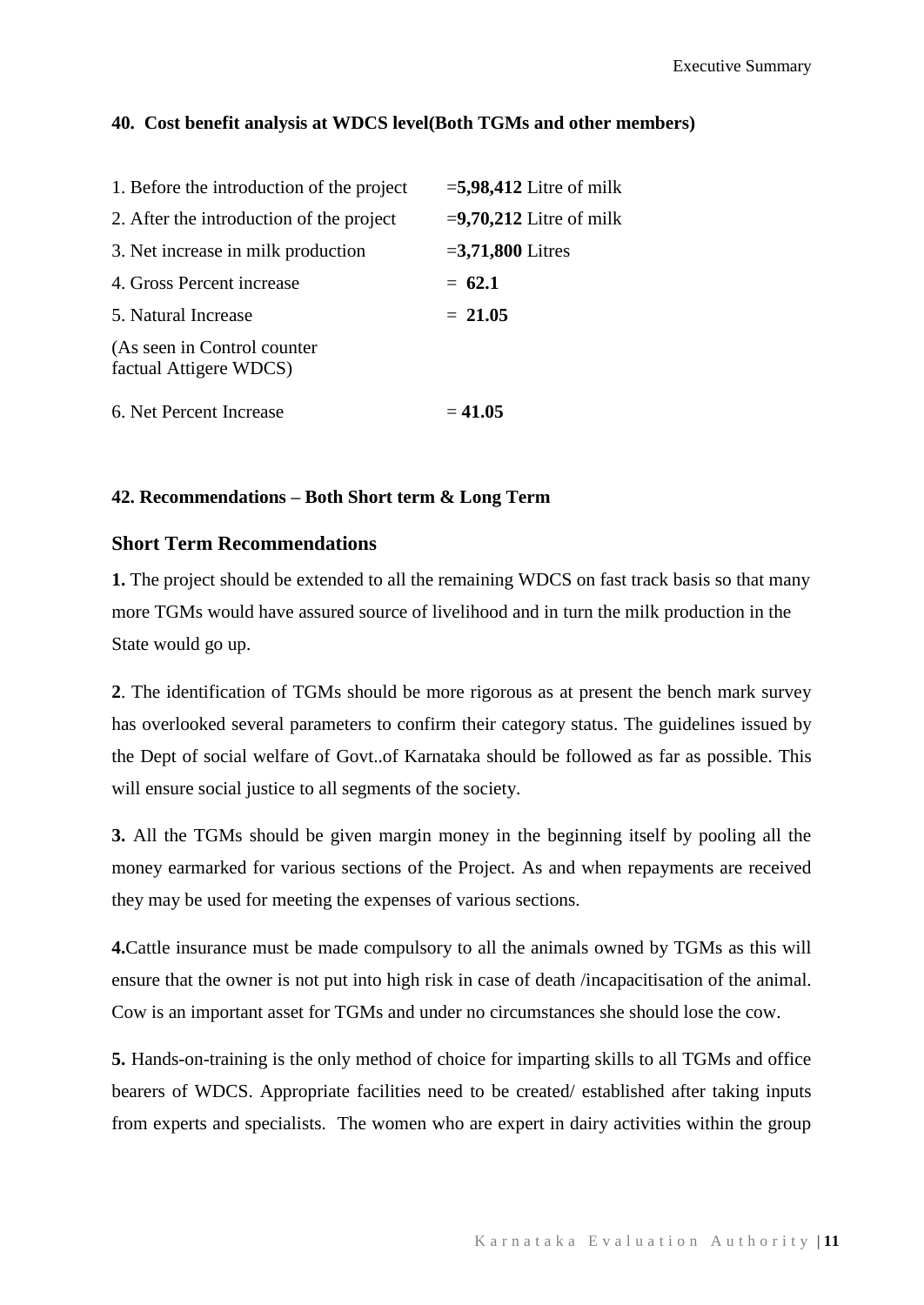may also be identified for giving training. The training Centre to be a vertical of KMF and should have the freedom to charge fees for various trainings both for KMF and other programmes.

**6.** All WDCS must have electronic weighing scale which is linked to milk tester and computer to create data on quantity and quality of milk supplied by each member and then the entire data are uploaded immediately to Union office. The necessary hardware and software should be created for this operation. This will ensure minimum microbial contamination and longer shelf life of the milk and also this will give a true picture of the quantity and quality of milk supplied by each society.

**7** The monitoring of Ksheera Sanjeevini project should be strengthened with appropriate staff and hardware at KMF and at Union levels so that real time monitoring can be done of the progress made by several WDCS and to guide them appropriately. It will be more effective if monitoring is done by an outside agency **concurrently** while the project is in operation so that changes if required can be suggested for effective implementation and for mid-course correction.

8. The Chaff cutter to be placed at a convenient location where it can be used by all the TGMs.

9. At each Union level a model WDCS is to be established by converting one of the WDCS where in all the activities are carried out systematically and scientifically so that the members from the other WDCS could come and have exposure to manage WDCS successfully. A model WDCS will serve as a demonstration unit to inspire others to emulate.

# **Long term recommendations**

**I**. The success of KSHEERA SANJEEVINI rests on the effective ways of providing a variety of trainings to all the beneficiaries such as TGMs, Presidents, Secretaries, Milk testers, LRPs, computer operators, SHG facilitators, AI workers and First aid workers. Each of these training activities is in itself a specialised programme which requires a dedicated team of committed faculty who apart from having specialised qualification should have also worked in close association with members of DCSs. They should be in a position to explain each and every activity of dairying with scientific reasoning and field experience.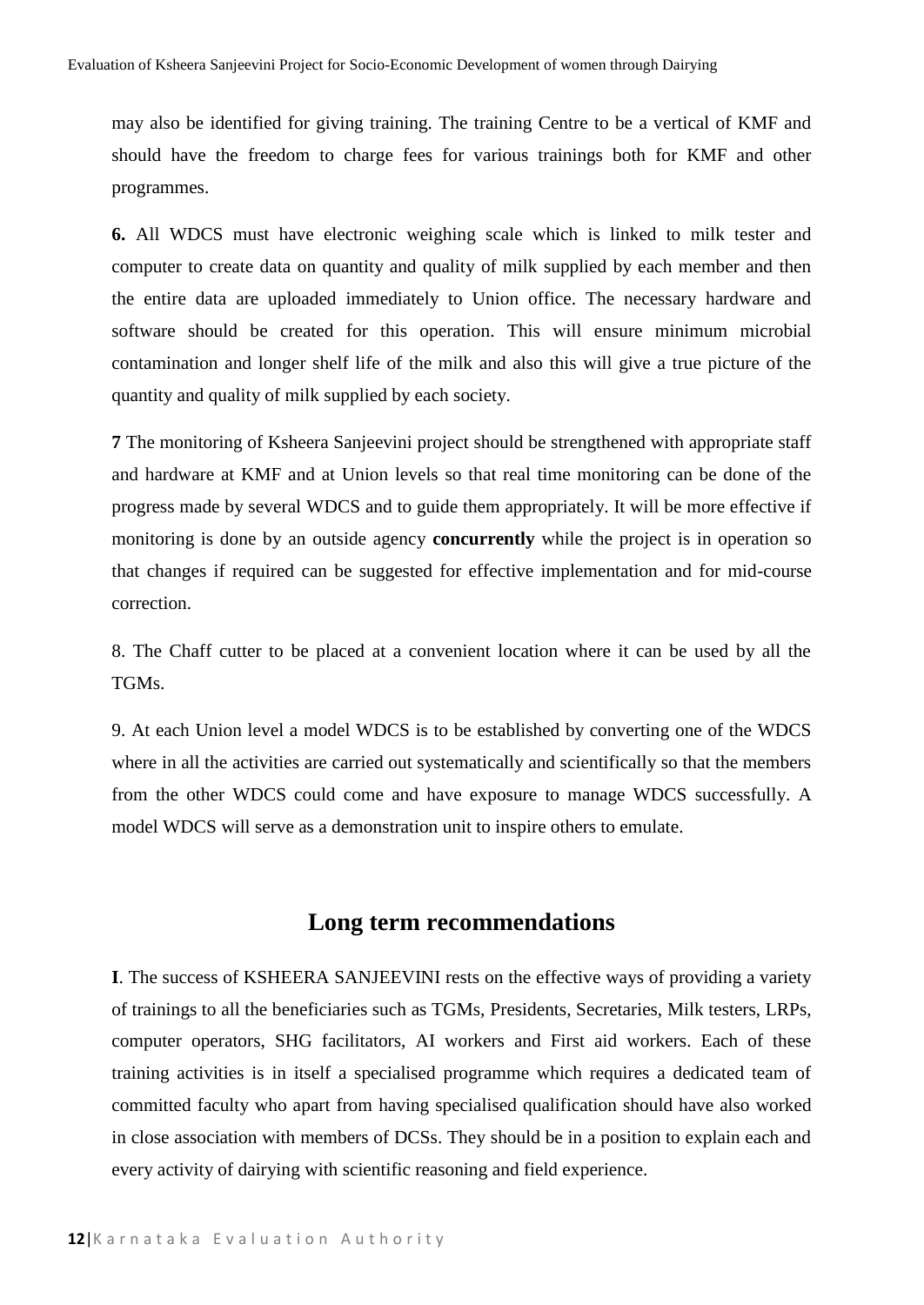Executive Summary

**II**. Apart from class room lectures which should be minimum and of not more than one/two hour a day, the trainees should be exposed to demos, models, videos and visits to cattle farms, fodder plants, feed mills, silage making units, fodder densification units, dry fodder enrichment and hands-on-training in respect of hand milking and machine milking, hygiene and sanitation, animal restraining, milk testing for fat and lactometer reading and such other activities which will help them to develop confidence in managing the animals.

**III**. Similarly training in computer operations, book keeping, maintenance of stock and ledger books, milk testing, first aid training and such other trainings should be as far as possible hands-on- training and should be done on work-shop mode.

**IV**. All the training should be carried out in two phases. The first stage is called sensitization training which will be carried out at Gram Panchayat level to motivate women to form Dairy Co-operatives. The second phase is a confirmation training which will concentrate on WDCS. **V**. The training centres are to be treated as independent vertical in KMF giving them autonomy to run independently. These centres must be allowed to charge fees for various types of trainings and the money so generated should be used for strengthening the infrastructure facilities of the centres. The centres must be encouraged to bring outside faculty also where there are no special faculty in the centre.

**VI**. The centres must tie up with one or two progressive dairy farmers through incentives/financial compensation so that the trainees can be taken to their farms and to give a demo of various activities.

**VII**. The contents of the various training modules are to be regularly updated incorporating the new and latest findings to ensure that the trainees are given the state-of-the-art technologies.

**VIII**. There is a need for optimization of human resources. There appears to be many people involved in carrying out several activities such as secretary, computer operator, milk tester, Lady Resource Person(LRP), AI and Pregnancy tester, SHG representative, NGO representative and so on. These personnel are being provided a small remuneration of up to Rs5000/-. It is suggested instead of so many personnel working, it is advantageous to retain only two personnel namely Secretary and milk tester cum LRP who will carry out all the

K a r n a t a k a E v a l u a t i o n A u t h o r i t y | **13**